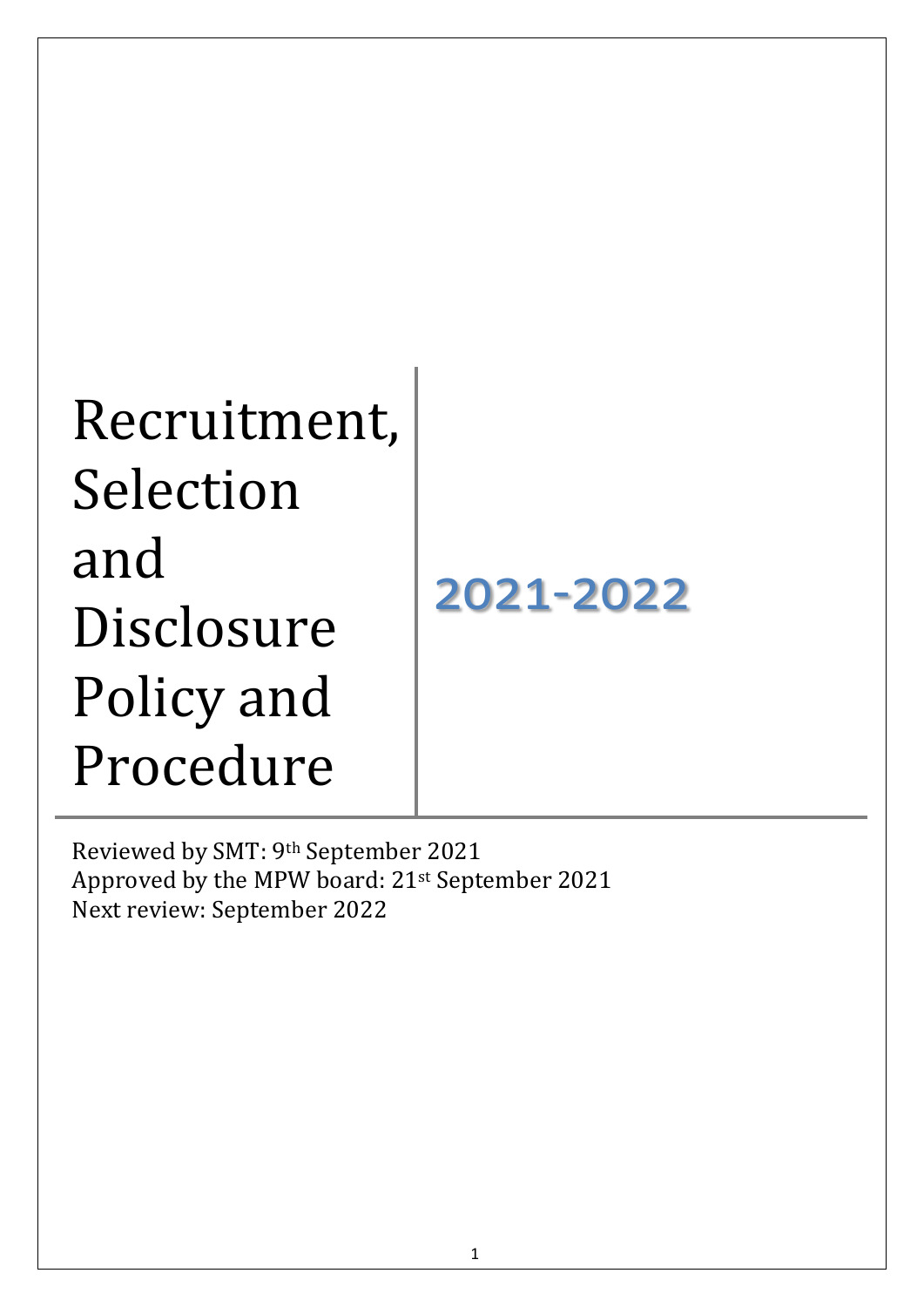### **1 Introduction**

MPW is committed to providing the best possible care and education to its students and to safeguarding and promoting the welfare of children and young people. The college is also committed to providing a supportive and flexible working environment to all its members of staff. The college recognises that, in order to achieve these aims, it is of fundamental importance to attract, recruit and retain staff of the highest calibre who share this commitment.

The aims of the college's staff recruitment policy are as follows:

- to ensure that the best possible staff are recruited on the basis of their merits, abilities and suitability for the position;
- to ensure that all job applicants are considered equally and consistently;
- to ensure that no job applicant is treated unfairly on any grounds including race, colour, nationality, ethnic or national origin, religion or religious belief, sex or sexual orientation, marital status or civil partner status, gender reassignment, disability or age;
- to ensure compliance with all relevant legislation, recommendations and guidance including the statutory guidance published by the Department for Education (**DfE**), *Keeping children safe in education* September 2021 (**[KCSIE](https://assets.publishing.service.gov.uk/government/uploads/system/uploads/attachment_data/file/1014057/KCSIE_2021_September.pdf)**), the Prevent Duty Guidance for England and Wales 2015 (the **[Prevent Duty Guidance](https://www.gov.uk/government/uploads/system/uploads/attachment_data/file/445977/3799_Revised_Prevent_Duty_Guidance__England_Wales_V2-Interactive.pdf)**) and any guidance or code of practice published by the Disclosure and Barring Service (**DBS**); and
- to ensure that the college meets its commitment to safeguarding and promoting the welfare of children and young people by carrying out all necessary pre-employment checks.

Employees involved in the recruitment and selection of staff are responsible for familiarising themselves with and complying with the provisions of this policy.

## **2 Data protection**

The college is legally required to carry out the pre-appointment checks detailed in this procedure. Staff and prospective staff will be required to provide certain information to MPW to enable the college to carry out the checks that are applicable to their role. The college will also be required to provide certain information to third parties, such as the Disclosure and Barring Service and the Teaching Regulation Agency. Failure to provide requested information may result in MPW not being able to meet its employment, safeguarding or legal obligations. The college will process personal information in accordance with its Staff Privacy Notice.

## **3 Recruitment and selection procedure**

All applicants for employment will be required to complete an application form containing questions about their academic and employment history and their suitability for the role. Incomplete application forms will be returned to the applicant where the deadline for completed application forms has not passed. Should there be any gaps in academic or employment history; a satisfactory explanation must be provided. A curriculum vitae will not be accepted in place of the completed application form.

Application forms, job descriptions, person specifications and the college's safeguarding and staff recruitment policies are available from the college's Reception. The job description will clearly and accurately set out the duties and responsibilities of the job role. The person specification is of equal importance and details the skills, experience, abilities and expertise required to do the job effectively.

The college will then conduct a shortlisting exercise by reviewing all application forms received in order to determine which applicants will be invited for interview. The shortlisting exercise will usually be conducted by two members of staff.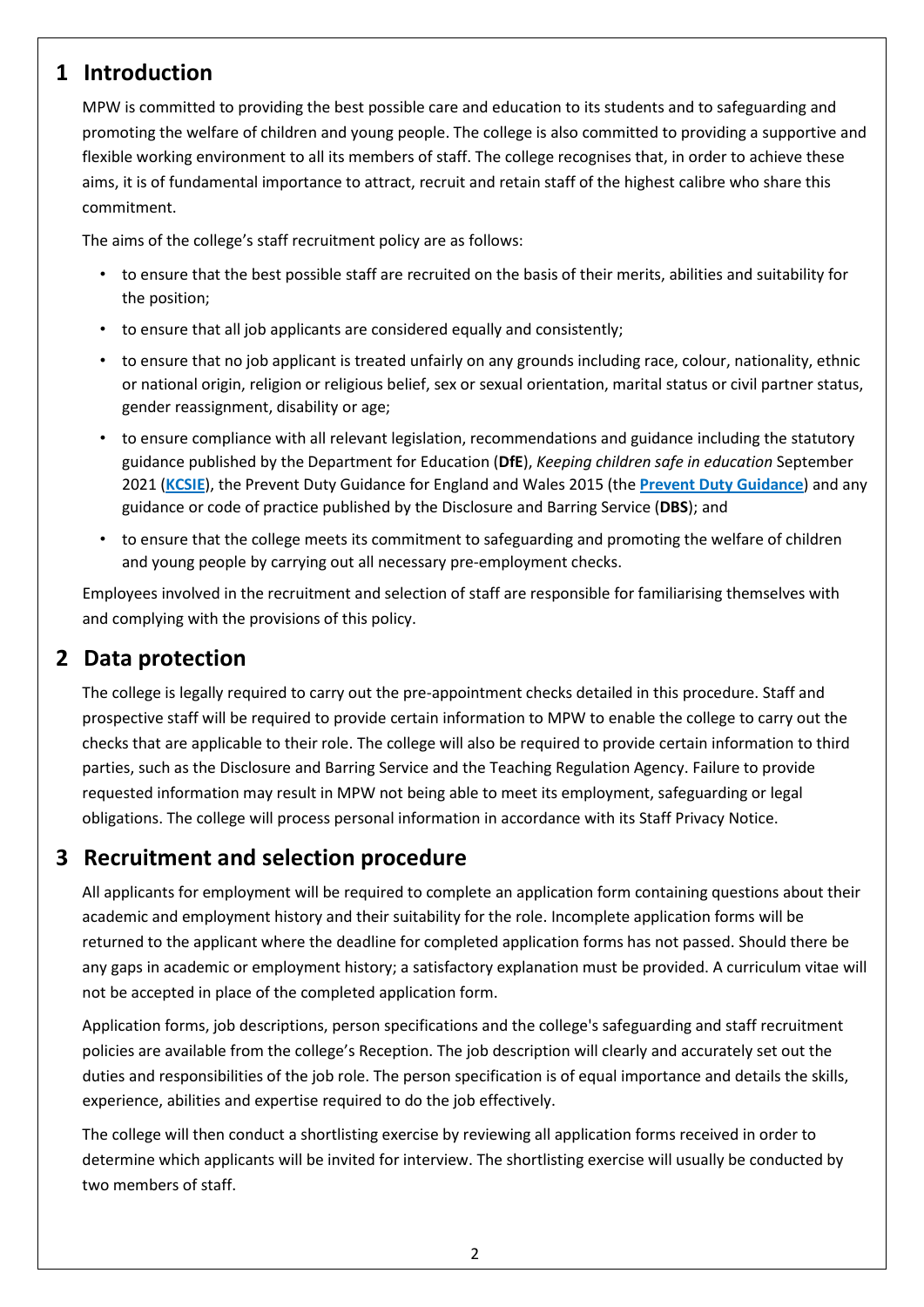The applicant may then be invited to attend one or more formal interviews at which their relevant skills and experience will be discussed in more detail. All shortlisted applicants will be tested at interview about their suitability to work with children. For teaching positions, it is college practice for the applicant to also teach a lesson on a relevant subject topic which will be observed by colleagues. The precise format of the interview will vary according to the type of post that has been applied for. Applicants will receive further guidance about the selection process if they are invited to interview and will be given adequate time to prepare.

All shortlisted applicants will be required to complete a self-declaration form prior to interview in which they will be asked to provide information about their criminal records history and other factors relevant to their suitability to work with children. This information will be considered and discussed with applicants at interview.

If an offer of employment is made following a formal interview, it will be conditional on the following:

- the agreement of a mutually acceptable start date and the entering into a contract incorporating the college's standard terms and conditions of employment;
- verification of the applicant's identity;
- verification of qualifications, whether professional or otherwise, which the college takes into account in making the appointment decision, or which are referred to in the application form;
- verification of the applicant's employment history;
- the receipt of at least two references (one of which must be from the applicant's most recent employer) which the college considers to be satisfactory;
- for positions which involve "teaching work", information about whether the applicant has ever been referred to, or is the subject of a sanction, restriction or prohibition issued by, the Teaching Regulation Agency which renders them unable or unsuitable to work at the college;
- for applicants who have carried out teaching work outside the UK, information about whether the applicant has ever been referred to, or is the subject of a sanction issued by a regulator of the teaching profession in any other country which renders them unable or unsuitable to work at the college;
- any further checks which the college decides are necessary as a result of the applicant having lived or worked outside of the UK which may include an overseas criminal records check, certificate of good conduct or professional references;
- where the position amounts to "regulated activity" (see section 4.3 below), the receipt of an enhanced disclosure from the DBS which the college considers to be satisfactory;
- confirmation that the applicant is not named on the Children's Barred List\*;
- information about whether the applicant has ever been subject to a direction under section 142 of the Education Act 2002 which renders them unable or unsuitable to work at the college;
- for management positions, information about whether the applicant has ever been referred to the Department for Education, or is the subject of a direction under section 128 of the Education and Skills Act 2008, which renders them unable or unsuitable to work at the college;
- verification of the applicant's medical fitness for the role; and
- verification of the applicant's right to work in the UK.

**\*** *The college is required to carry out an enhanced DBS check and a Children's Barred List check for all staff, supply staff and governors who will be engaging in "regulated activity". The college can also carry out an enhanced DBS check on a person who would be carrying out regulated activity but for the fact that they do not carry out their duties frequently enough, ie roles which would amount to regulated activity if carried out more frequently. In nearly all cases the college will be able to carry out an enhanced DBS check and a Children's Barred List check.*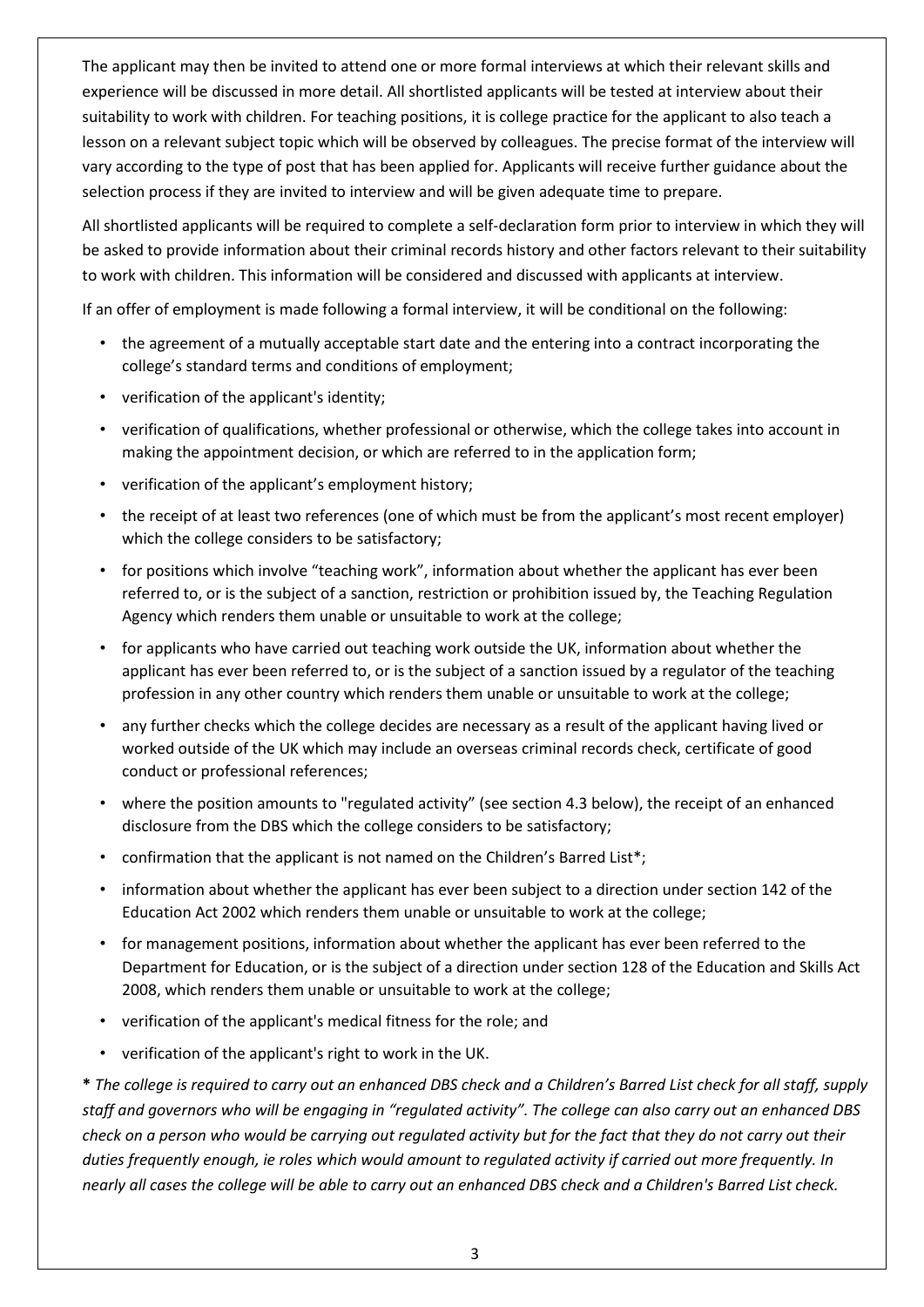# **4 Pre-employment checks**

In accordance with the recommendations set out in KCSIE and the requirements of the Education (Independent School Standards) Regulations 2014, the college carries out a number of pre-employment checks in respect of all prospective employees.

In addition to the checks set out below, the college reserves the right to obtain such formal or informal background information about an applicant as is reasonable in the circumstances to determine whether they are suitable to work at the college. This may include internet and social media searches.

In fulfilling its obligations, the college does not discriminate on the grounds of race, colour, nationality, ethnic or national origin, religion or religious belief, sex or sexual orientation, marital or civil partner status, gender reassignment, disability or age.

### **4.1 Verification of identity, address, right to work in the UK and qualifications**

All applicants who are invited to an interview will be required to bring with them evidence of their identity, right to work in the UK, address and original documents confirming any relevant educational and professional qualifications referred to in their application form. A list of valid identity documents recognised by the DBS is provided in Appendix 1:

- one document from Group 1; and
- two further documents from either of Group 1, Group 2a or Group 2b, one of which must verify the applicant's current address.

Where an applicant claims to have changed their name by deed poll or any other means (eg marriage, adoption, statutory declaration) they will be required to provide documentary evidence of the change. They will also be required to provide their birth certificate.

The college asks for the date of birth of all applicants (and proof of this) to assist with the vetting of applicants in accordance with KCSIE. Proof of date of birth is necessary so that the college may verify the identity of, and check for any unexplained discrepancies in, the employment and education history of all applicants. The college does not discriminate on the grounds of age.

All applicants must also bring to interview a valid form of evidence which confirms their right to work in the UK. Valid forms of evidence can be found in the Home Office 'Right to Work Checklist'.

All applicants must also bring to interview original documents which evidence any educational and professional qualifications referred to in their application form and/or which the college requests.

Copies are made of the documents identified above and are stored in the staff member's personnel file.

### **4.2 References**

References will be taken up on shortlisted applicants prior to interview where possible.

All offers of employment will be subject to the receipt of a minimum of two references which are considered satisfactory by the college. One of the references must be from the applicant's current or most recent employer. If the current/most recent employment does/did not involve work with children, then the second reference should, where possible, be from the employer with whom the applicant most recently worked with children. Neither referee should be a relative or someone known to the applicant solely as a friend.

All referees will be asked whether they believe the applicant is suitable for the job for which they have applied and whether they have any reason to believe that the applicant is unsuitable to work with children. All referees will be sent a copy of the job description and person specification for the role for which the applicant has applied. If the referee is a current or previous employer, they will also be asked to confirm the following: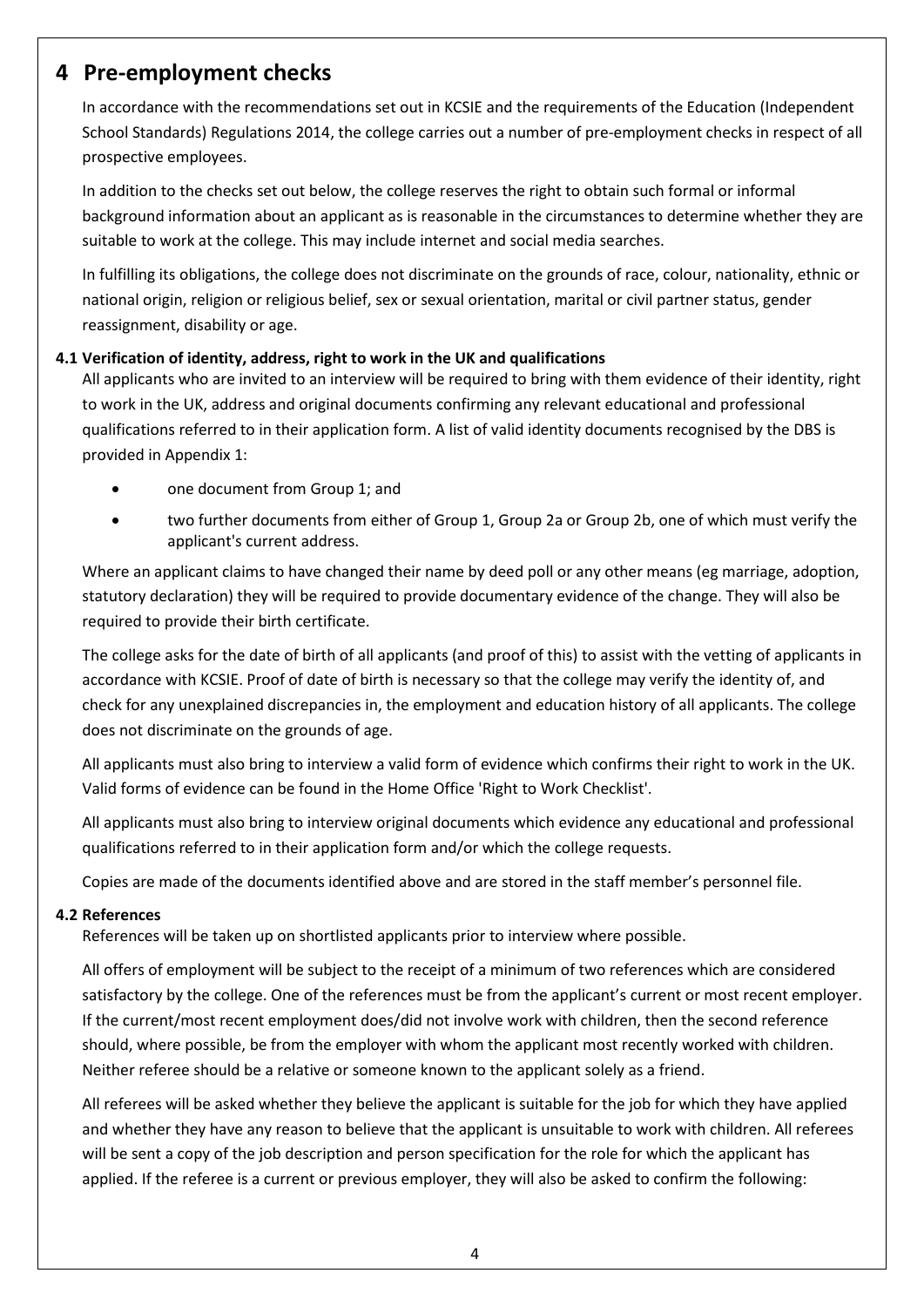- the applicant's dates of employment, salary, job title/duties, reason for leaving, performance, sickness\* and disciplinary record;
- whether the applicant has ever been the subject of disciplinary procedures involving issues related to the safety and welfare of children (including any in which the disciplinary sanction has expired), except where the issues were deemed to have resulted from allegations which were found to be unsubstantiated, unfounded, false or malicious;
- whether any allegations or concerns have been raised about the applicant that relate to the safety and welfare of children or young people or behaviour towards children or young people, except where the allegation or concerns were found to be unsubstantiated, unfounded, false or malicious; and
- whether the applicant could be considered to be involved in "extremism".

*\*Questions about health or sickness records will only be included in reference requests sent out after the offer of employment has been made.*

The college will only accept a reference obtained directly from a referee and it will not rely on references or testimonials provided by the applicant or on open references or testimonials.

The college will compare all references with any information given on the application form. Any discrepancies or inconsistencies in the information will be taken up with the applicant and the relevant referee before any appointment is confirmed.

Where a reference is not received prior to interview it will be reviewed upon receipt. Any discrepancies identified between the reference and the application form will be considered by the college. The applicant may be asked to provide further information or clarification before an appointment can be confirmed.

If factual references are received (ie those which contain limited information such as job title and dates of employment), this will not necessarily disadvantage an applicant although additional references may be sought before an appointment can be confirmed. The college may at its discretion make telephone contact with any referee to verify the details of the written reference provided.

The college treats all references given or received as confidential which means that the applicant will not usually be provided with a copy.

Work can only commence once all the required references have been received and the college considers them satisfactory.

All internal candidates who apply for a new role at the college will have their application assessed in accordance with this procedure. References will be taken up on all internal candidates as part of the application process but can be provided by colleagues as the college will be the most recent employer and will previously have taken up references from past employers.

### **4.3 Regulated activity**

The college applies for an enhanced disclosure from the DBS and a check of the Children's Barred List (now known as an Enhanced Check for Regulated Activity) in respect of all positions at the college which amount to "regulated activity" as defined in the Safeguarding Vulnerable Groups Act 2006 (as amended). The purpose of carrying out an Enhanced Check for Regulated Activity is to identify whether an applicant is barred from working with children by inclusion on the Children's Barred List and to obtain other relevant suitability information. Any position undertaken at, or on behalf of, the college will amount to "regulated activity" if, as a result of their work, the appointee:

• will be responsible, on a "regular" (see below) basis, for teaching, training, instructing, caring or supervising children if the person is unsupervised, or providing advice or guidance on physical, emotional or educational well-being, or driving a vehicle only for students; or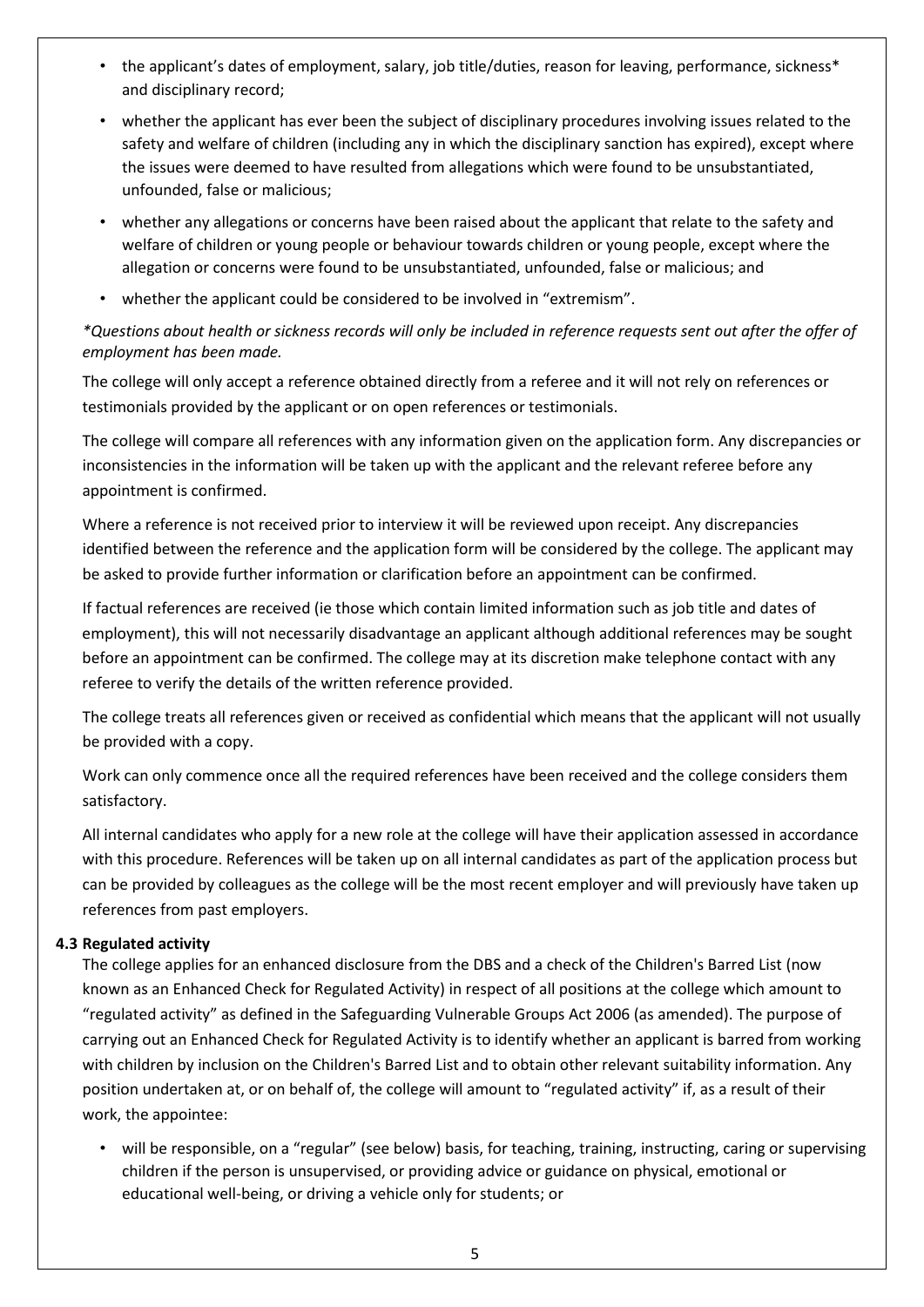- will carry out paid, or unsupervised unpaid work regularly at the college where that work provides regular contact with children; or
- engage in intimate or personal care or overnight activity, even if this happens only once.

For the purposes of the Act, "regular" refers to work carried out:

- frequently (once a week or more often); or
- on 4 or more days in a 30-day period; or
- overnight (between 2.00 am and 6.00 am); and
- provides the opportunity for contact with children.

Roles which are carried out on an unpaid/voluntary basis will only amount to regulated activity if, in addition to the above, they are carried out on an unsupervised basis.

It is for the college to decide whether a role amounts to "regulated activity" taking into account all the relevant circumstances. However, nearly all posts at the college amount to regulated activity. Limited exceptions could include an administrative post undertaken on a temporary basis in the college office outside of term time or voluntary posts which are supervised.

#### **4.4 The DBS disclosure certificate**

The DBS issues a DBS disclosure certificate to the subject of the check only, rather than to the college. It is a condition of employment with the college that the **original** disclosure certificate is provided to the college within four weeks of it being received by the applicant. A convenient time and date for doing so should be arranged with Reception as soon as the certificate has been received. Applicants who are unable to come to the college to provide the certificate are required to send in a certified copy by post or email within two weeks of the original disclosure certificate being received. Certified copies must be sent to the Compliance Officer. Where a certified copy is sent, the original disclosure certificate must still be provided on the first working day. Employment will remain conditional upon the original certificate being provided and it being considered satisfactory by the college.

#### **4.5 Starting work pending receipt of the DBS disclosure**

If there is a delay in receiving a DBS disclosure the Principal has the discretion to allow an individual to begin work pending receipt of the disclosure certificate. This will only be allowed if **all** other checks, including a clear check of the Children's Barred List, have been completed. In addition, a full risk assessment based on all available information will be completed by the college. This will determine the level of risk involved in allowing the individual to commence working, any restrictions that need to be imposed, and the nature of the supervision arrangements to be put in place.

The college may accept a DBS certificate that has previously been undertaken if the applicant has been working in a school in England in a post that brought them in regular contact with children in the three months prior to beginning work at MPW. In this situation, a separate Children's Barred List check would be undertaken.

For those who subscribe to the DBS update service, the college will examine the original certificate, check it matches the individual's identity and undertake an online update check, which will provide any changes since the certificate was issued. If the check shows that there has been a change, a new certificate will be required. The college will obtain permission from the individual before conducting the online update check.

### **4.6 Applicants with periods of overseas residence**

DBS checks will still be requested for applicants with recent periods of overseas residence and those with little or no previous UK residence. The college will take into account the "DBS unusual addresses guide" in such circumstances.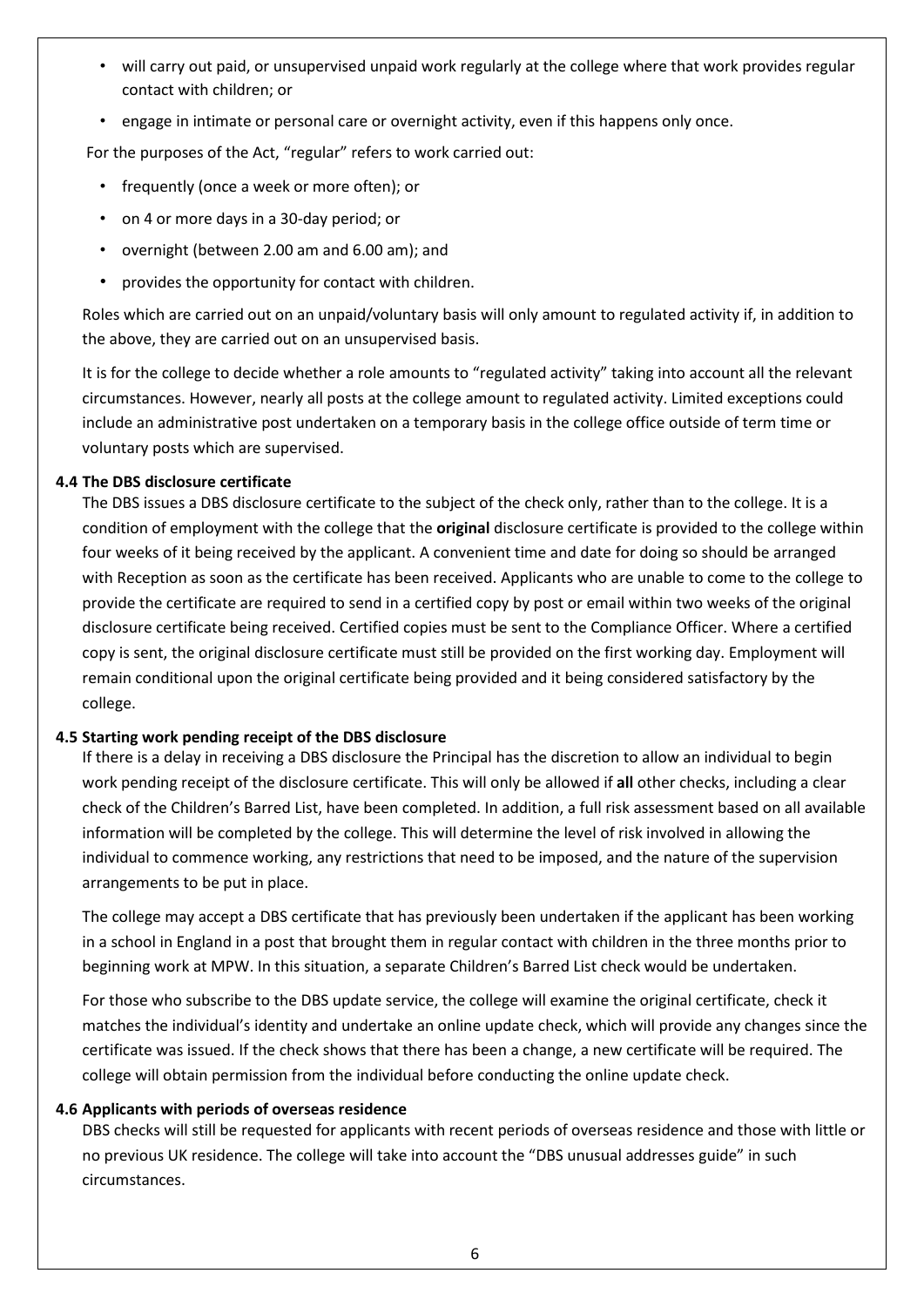For applicants who are living overseas, or who have lived overseas previously, obtaining a DBS certificate may be insufficient to establish their suitability to work at the college. In such cases the applicant will be required to provide additional information about their suitability from the country (or countries) in which they have lived. The college's policy is to request such information from each overseas country in which the applicant has lived for a period of three months or more in the previous 10 years. Such checks must be completed before the person starts work. This applies where relevant both to foreign nationals and UK nationals returning from overseas.

When requesting such information the college has regard to relevant government guidance and will therefore always require the applicant to apply for a formal check from the country in question ie a criminal records check (or equivalent) or a certificate of good conduct. Where a check is not received before the start date the applicant will be required to delay starting work unless the college is able to undertake further checks and put a risk assessment in place. The college recognises that formal checks are not available from some countries. In such circumstances MPW will seek to obtain further information from the country in question, such as a reference from any employment undertaken in that country.

In addition, where an applicant has carried out teaching work outside of the UK, the college will ask the applicant to provide proof of their past conduct as a teacher by obtaining a letter of professional standing from the professional regulating authority of the teaching profession in each country in which they have worked as a teacher. The college will also ask the applicant (and their referees) to disclose whether they have ever been referred to, or are the subject of a sanction issued by, the regulator of the teaching profession in the countries in which they have carried out teaching work.

### **4.7 Prohibition from teaching check**

The college is required to check whether staff who carry out "teaching work" are prohibited from doing so. The college uses the Teaching Regulation Agency Services system to check whether successful applicants are the subject of a prohibition, or interim prohibition order issued by a professional conduct panel on behalf of the Teaching Regulation Agency.

In addition, the college asks all shortlisted applicants to declare whether they have ever been referred to, or are the subject of a sanction, restriction or prohibition issued by, the Teaching Regulation Agency or other equivalent body in the UK.

Where an applicant is not currently prohibited from teaching but has been the subject of a referral to, or hearing before, the Teaching Regulation Agency (or other equivalent body) whether or not that resulted in the imposition of a sanction, or where a sanction has lapsed or been lifted, the college will consider whether the facts of the case render the applicant unsuitable to work at the college.

The college carries out this check, and requires associated information, for roles which involve "teaching work". The college applies the definition of "teaching work" set out in the Teachers' Disciplinary (England) Regulations 2012, which state that the following activities amount to "teaching work":

- planning and preparing lessons and courses for pupils
- delivering lessons to pupils
- assessing the development, progress and attainment of pupils
- reporting on the development, progress and attainment of pupils.

The above activities do not amount to "teaching work" if they are supervised by a qualified teacher or other person nominated by the Principal. If in any doubt or if the applicant has taught previously, or may teach in future, the check will be undertaken, including for sports coaches.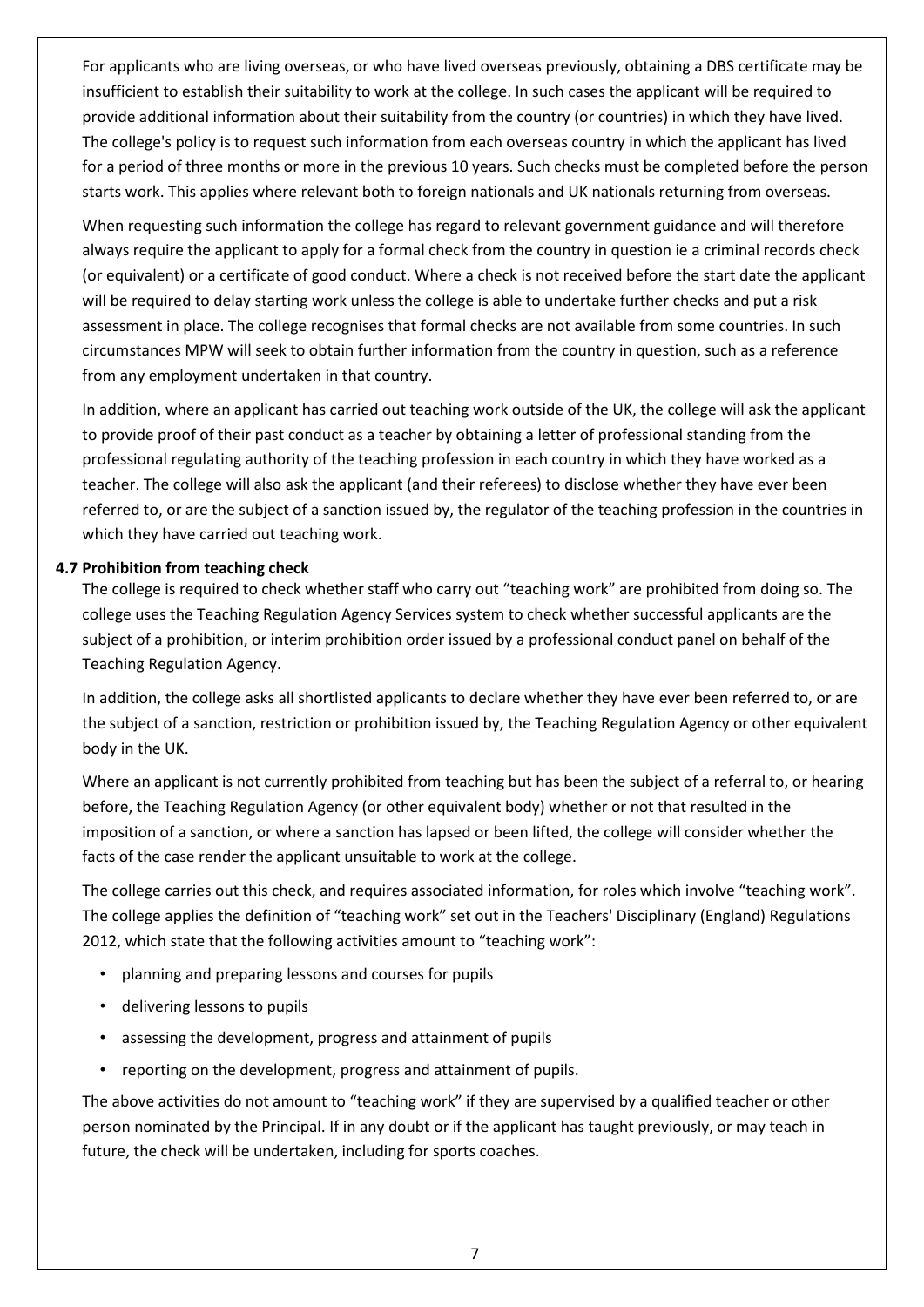#### **4.8 Prohibition from management check**

The college is required to check whether any applicant for a management position is subject to a direction under section 128 of the Education and Skills Act 2008 which prohibits, disqualifies or restricts them from being involved in the management of an independent school (a section 128 direction).

The college will carry out checks for section 128 directions when appointing applicants into management positions from both outside the college and by internal promotion.

This check applies to appointments to the following positions made on or after 12 August 2015:

- Principal
- teaching posts on the senior leadership team
- teaching posts which carry a departmental head role
- support staff posts on the senior leadership team
- the college will assess on a case-by-case basis whether the check should be carried out when appointments are made to teaching and support roles which carry additional responsibilities

It also applies to appointments to the governing body. The relevant information is contained in the enhanced DBS disclosure certificate (which the college obtains for all posts at the college that amount to regulated activity). It can also be obtained through the Teaching Regulation Agency Teacher Services system. The college will use either, or both, methods to obtain this information.

In addition, the college asks all shortlisted applicants for management roles to declare whether they have ever been the subject of a referral to the Department for Education or are subject to a section 128 direction or any other sanction which prohibits, disqualifies or restricts them from being involved in the management of an independent school.

Where an applicant is not currently prohibited from management but has been the subject of a referral to, or hearing before, the Department for Education or other appropriate body, whether or not that resulted in the imposition of a section 128 direction or other sanction, or where a section 128 direction or other sanction has lapsed or been lifted, the college will consider whether the facts of the case render the applicant unsuitable to work at the college.

#### **4.9 Medical fitness**

The college is legally required to verify the medical fitness of anyone to be appointed to a post at the college, after an offer of employment has been made but before the appointment can be confirmed.

It is the college's practice that all applicants to whom an offer of employment is made must complete a health questionnaire. The college may arrange for the information contained in the health questionnaire to be reviewed by the college's medical adviser. This information will be reviewed against the job description and the person specification for the particular role, together with details of any other physical or mental requirements of the role, ie proposed timetable, extra-curricular activities, layout of the college etc. If the college's medical adviser has any doubts about an applicant's fitness, the college will consider reasonable adjustments in consultation with the applicant. The college may also seek a further medical opinion from a specialist or request that the applicant undertakes a full medical assessment.

Successful applicants will be required to sign a declaration of medical fitness confirming that there are no reasons, on grounds of mental or physical health, why they should not be able to discharge the responsibilities required by the role.

The college is aware of its duties under the Equality Act 2010. No job offer will be withdrawn without first consulting with the applicant, obtaining medical evidence, considering reasonable adjustments and suitable alternative employment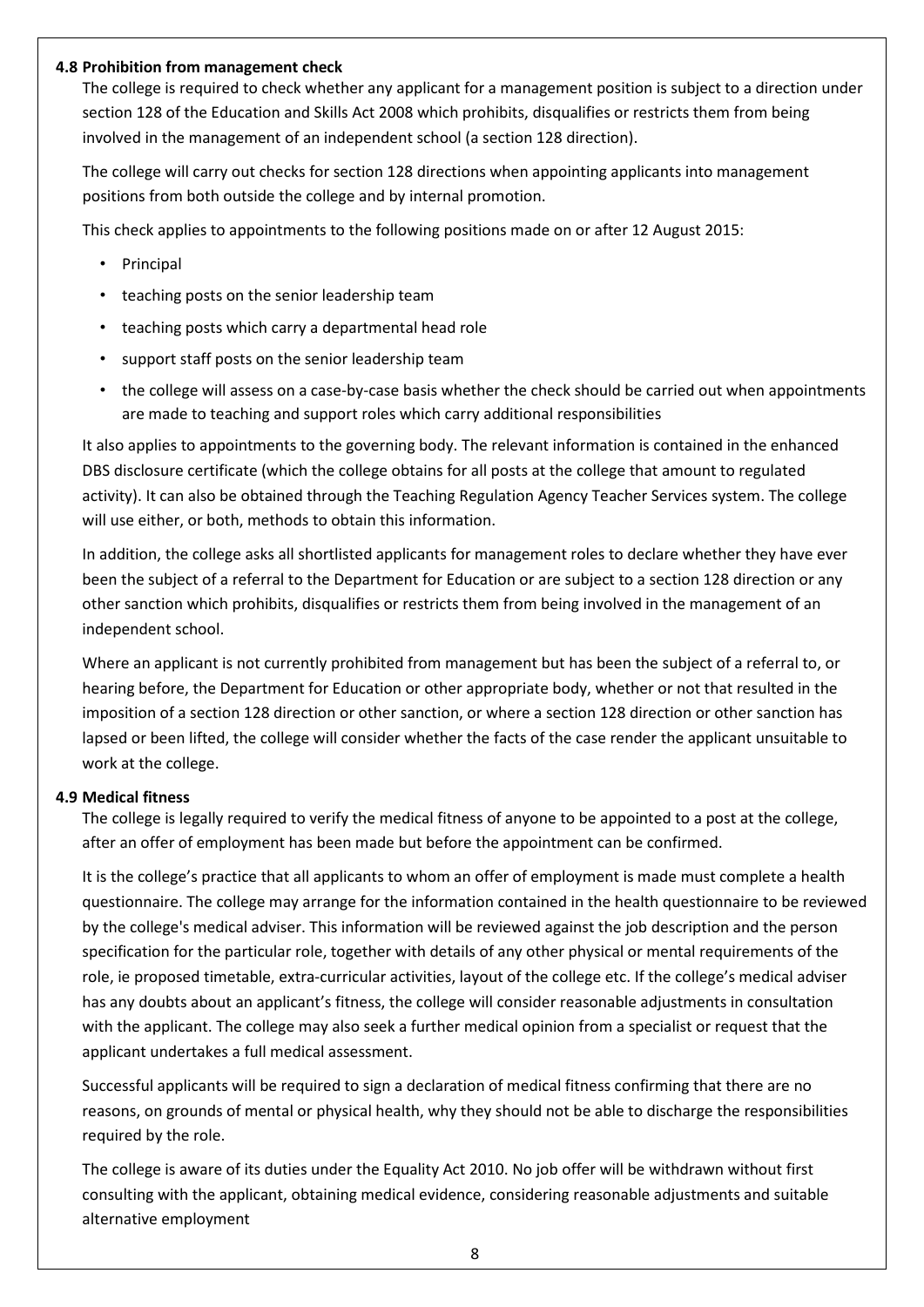## **5 Contractors and Agency Staff**

The college must ensure the same checks for contractors (and their employees) undertaking regulated activity at the college as it does for its own employees. The college requires written confirmation from the contractor that it has completed these checks on all of those individuals whom it intends will work at the college before any such individual can commence work at the college.

Agencies who supply staff to the college must also complete the pre-employment checks which the college would otherwise complete for its staff. Again, the college requires confirmation that these checks have been completed before an individual can commence work at the college.

The college will independently verify the identity of individuals supplied by contractors or an agency, in accordance with section 5.1 above and requires sight of the original DBS disclosure certificate before those individuals can commence work at the college.

For health and safety reasons, the majority of building works are carried out when students are not on site. Emergency repair contractors are supervised by a member of staff. In the event that building contractors have access to areas where unsupervised contact with students is possible, the college undertakes DBS checks on the contractor or requires the company to confirm the checks have been undertaken.

## **6 Volunteers**

MPW will request an enhanced DBS disclosure and Children's Barred List information on all volunteers undertaking regulated activity with students at or on behalf of the college.

The college will request an enhanced DBS disclosure without Children's Barred List information on all volunteers who do not undertake regulated activity. This is likely to be because their volunteering duties are subject to regular, day-to-day supervision by a fully checked member of staff or by a volunteer who the college has deemed appropriate to supervise and ensure the safety of those pupils in their care.

Under no circumstances will the college permit an unchecked volunteer to have unsupervised contact with students.

It is MPW's policy that a new DBS certificate is required for volunteers who will engage in regulated activity but who have not been involved in any activities with the college for three consecutive months or more. Those volunteers who are likely to be involved in activities with the college on a regular basis may be required to sign up to the DBS update service as this permits the college to obtain up-to-date criminal records information without delay prior to each new activity in which a volunteer participates.

In addition, the college will seek to obtain such further suitability information about a volunteer as it considers appropriate in the circumstances. This may include (but is not limited to the following):

- formal or informal information provided by staff, parents and other volunteers
- character references from the volunteer's place of work or any other relevant source; and
- an informal safer recruitment interview.

# **7 Visiting speakers and the Prevent Duty**

The Prevent Duty guidance requires the college to have clear protocols for ensuring that any visiting speakers, whether invited by staff or by students, are suitable and appropriately supervised.

The college is not permitted to obtain a DBS disclosure or Children's Barred List information on any visiting speaker who does not engage in regulated activity at the college or perform any other regular duties for or on behalf of the college.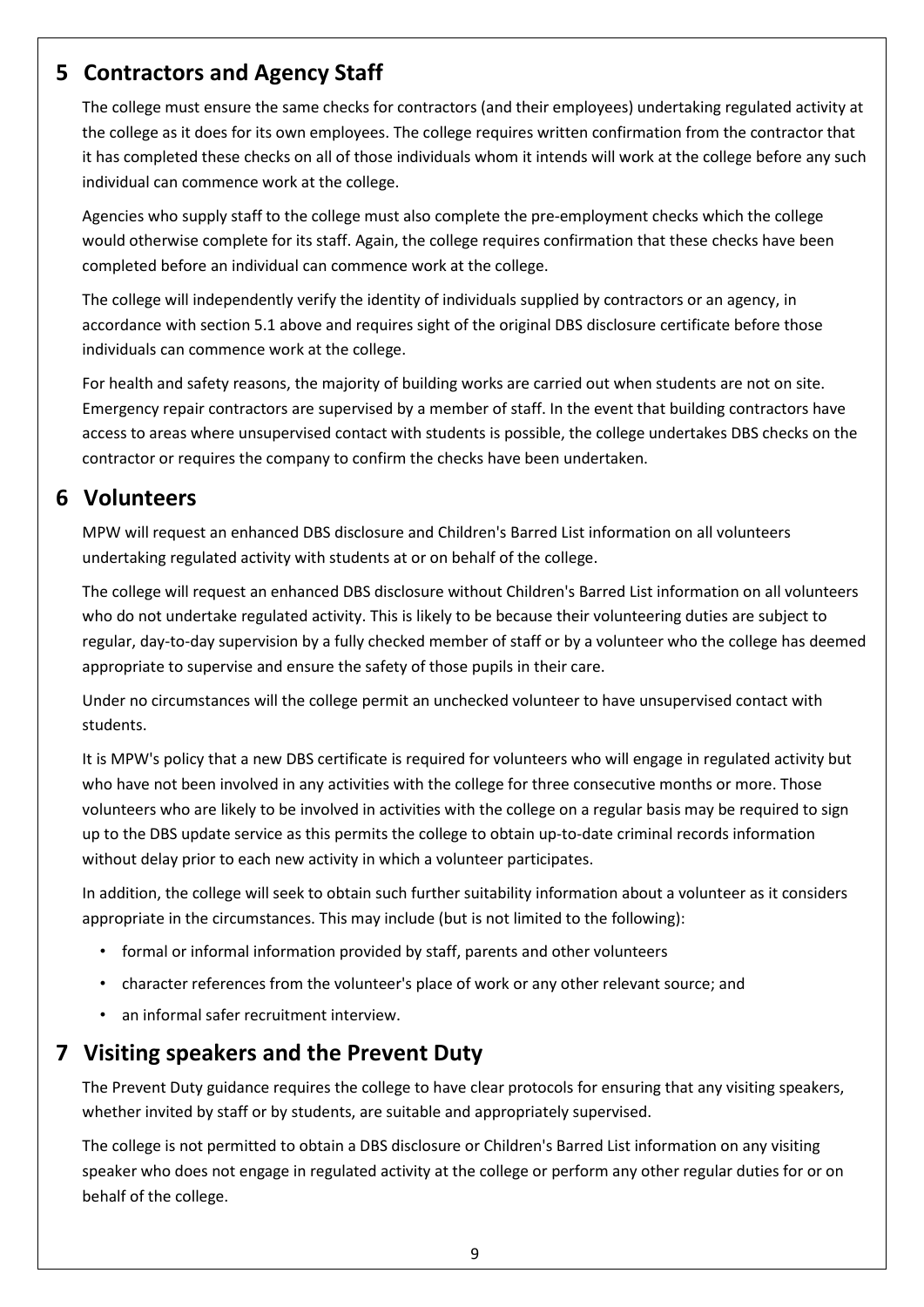All visiting speakers will be subject to the college's usual visitor protocol. This will include signing in and out at Reception, the wearing of a visitor's badge at all times and being escorted by a fully vetted member of staff between appointments.

The college will also obtain such formal or informal background information about a visiting speaker as is reasonable in the circumstances to decide whether to invite and/or permit a speaker to attend the college. In doing so the college will always have regard to the Prevent Duty guidance and the definition of "extremism" set out in KCSIE which states:

"'Extremism' is vocal or active opposition to fundamental British values, including democracy, the rule of law, individual liberty and mutual respect and tolerance of different faiths and beliefs. We also include in our definition of extremism calls for the death of members of our armed forces, whether in this country or overseas. Terrorist groups very often draw on extremist ideas developed by extremist organisations."

In fulfilling its Prevent Duty obligations the college does not discriminate on the grounds of race, colour, nationality, ethnic or national origin, religion or religious belief, sex or sexual orientation, marital or civil partner status, disability or age.

# **8 Policy on recruitment of ex-offenders**

### **8.1 Background**

The college will not unfairly discriminate against any applicant for employment on the basis of conviction or other details disclosed. The college makes appointment decisions on the basis of merit and ability. If an applicant has a criminal record, this will not automatically bar them from employment with the college. Each case will be decided on its merits in accordance with the objective assessment criteria set out in paragraph 9.2 below.

All positions within the college are exempt from the provisions of the Rehabilitation of Offenders Act 1974. All applicants must therefore declare all previous convictions and cautions, including those which would normally be considered "spent", except those received for an offence committed in the United Kingdom if it has been filtered in accordance with the DBS filtering rules (see Appendix 2).

A failure to disclose a previous conviction (which should be declared) may lead to an application being rejected or, if the failure to disclose is discovered after employment has started, may lead to summary dismissal on the grounds of gross misconduct. A failure to disclose a previous conviction may also amount to a criminal offence.

It is a criminal offence for any person who is barred from working with children to apply for a position at the college and it is unlawful for the college to employ anyone who is barred from working with children.

The college will make a report to the police and/or the DBS if:

- it receives an application from a barred person;
- it is provided with false information in, or in support of an applicant's application; or
- it has serious concerns about an applicant's suitability to work with children.

### **8.2 Assessment criteria**

In the event that relevant information (whether in relation to previous convictions or otherwise) is volunteered by an applicant during the recruitment process or obtained through a disclosure check, the college will consider the following factors before reaching a recruitment decision:

- whether the conviction or other matter revealed is relevant to the position in question;
- the seriousness of any offence or other matter revealed;
- the length of time since the offence or other matter occurred;
- whether the applicant has a pattern of offending behaviour or other relevant matters;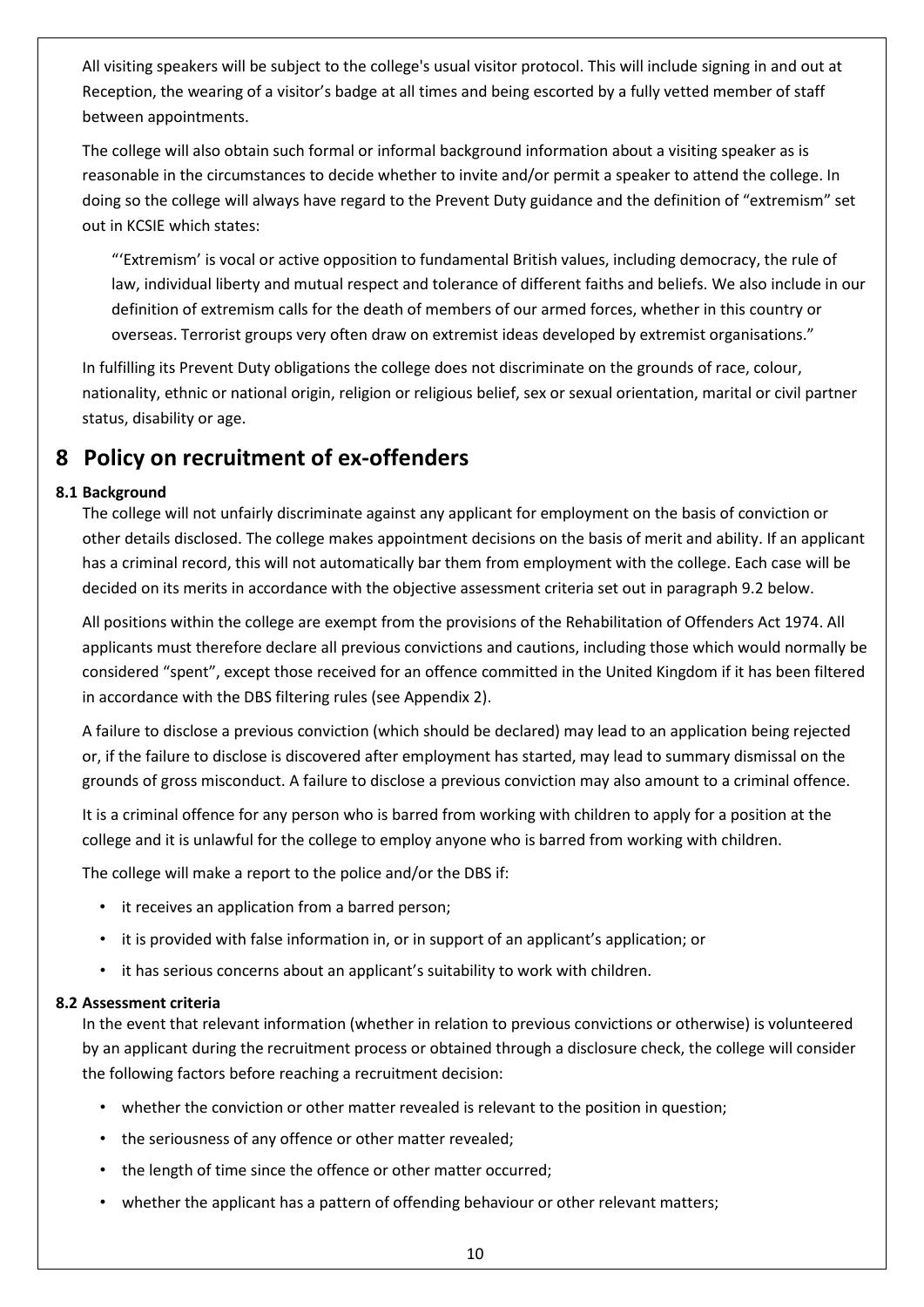- whether the applicant's circumstances have changed since the offending behaviour or other relevant matters; and
- the circumstances surrounding the offence and the explanation(s) offered by the applicant.

If the post involves regular contact with children, it is the college's normal policy to consider it a high risk to employ anyone who has been convicted at any time of any the following offences:

- murder, manslaughter, rape, other serious sexual offences, grievous bodily harm or other serious acts of violence; or
- serious class A drug-related offences, robbery, burglary, theft, deception or fraud.

If the post involves access to money or budget responsibility, it is the college's normal policy to consider it a high risk to employ anyone who has been convicted at any time of robbery, burglary, theft, deception or fraud.

If the post involves some driving responsibilities, it is the college's normal policy to consider it a high risk to employ anyone who has been convicted of drink-driving within the last ten years.

### **8.3 Assessment procedure**

In the event that relevant information (whether in relation to previous convictions or otherwise) is volunteered by an applicant during the recruitment process or obtained through a disclosure check, the college will carry out a risk assessment by reference to the criteria set out above. The assessment form must be signed by the Principal of the college and a Director of the MPW Group before a position is offered or confirmed.

If an applicant wishes to dispute any information contained in a disclosure, they can do so by contacting the DBS. In cases where the applicant would otherwise be offered a position were it not for the disputed information, the college may, where practicable and at its discretion, defer a final decision about the appointment until the applicant has had a reasonable opportunity to challenge the disclosure information.

#### **8.4 Retention and security of disclosure information**

The college's policy is to observe the guidance issued or supported by the DBS on the use of disclosure information.

In particular, the college will:

- store confidential documents in locked, non-portable storage containers, access to which will be restricted to members of the college's Senior Leadership Team;
- not retain disclosure information or any associated correspondence for longer than is necessary and for a maximum of six months. The college will keep a record of the date of a disclosure, the name of the subject, the type of disclosure, the position in question, the unique number issued by the DBS and the recruitment decision taken.
- ensure that any disclosure information is destroyed by suitably secure means such as shredding; and
- prohibit the photocopying or scanning of any disclosure information without the express permission of the individual to whom the disclosure relates.

### **9 Retention of records**

The college is legally required to undertake the above pre-employment checks. Therefore, if an applicant is successful in their application, the college will retain on their personnel file any relevant information provided as part of the application process. This will include copies of documents used to verify identity, right to work in the UK, medical fitness and qualifications. Medical information may be used to help the college to discharge its obligations as an employer, eg so that the college may consider reasonable adjustments if an employee suffers from a disability or to assist with any other workplace issue.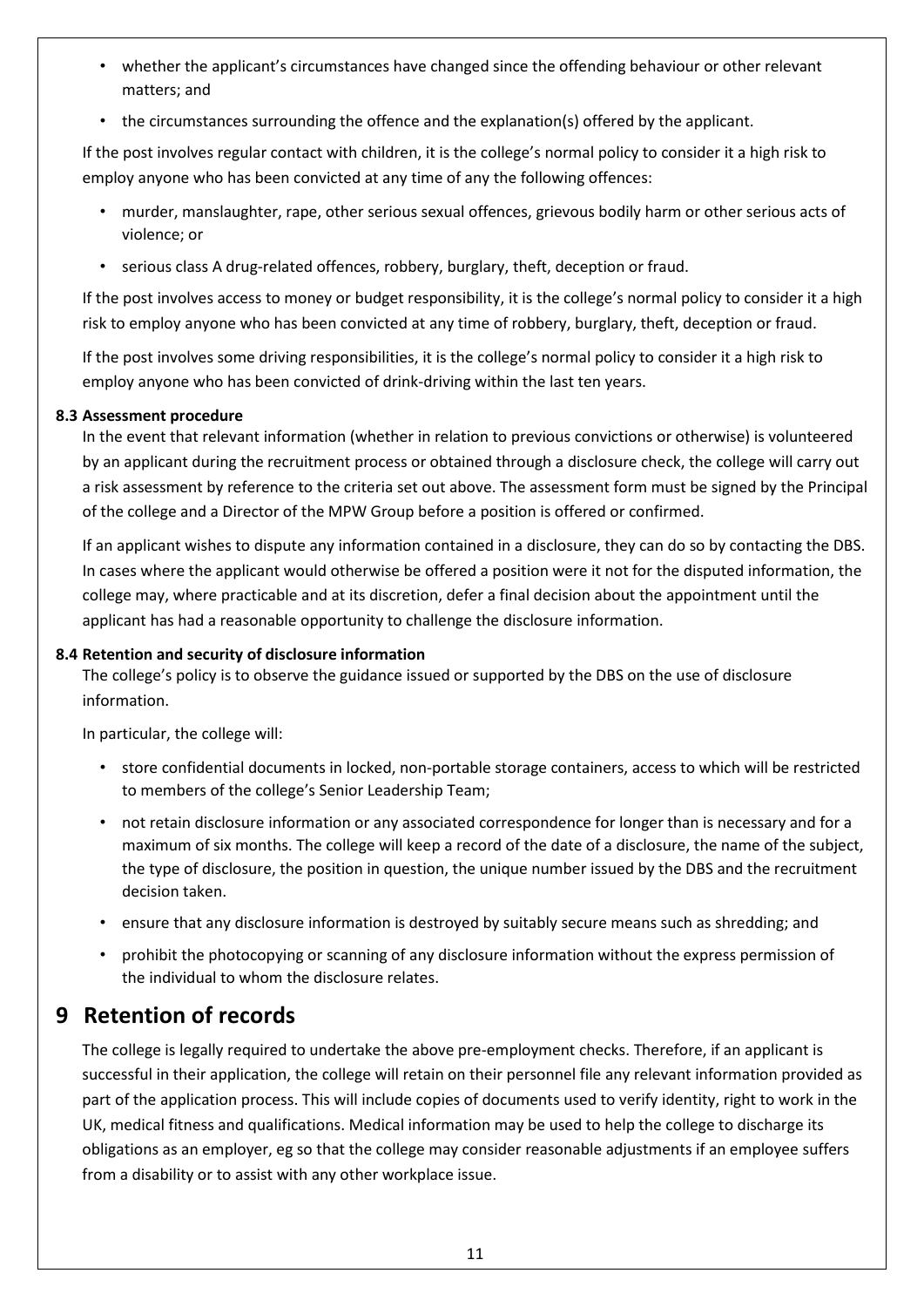This documentation will be retained by the college for the duration of the successful applicant's employment with the college. It will be retained in accordance with the college's retention of records policy after employment terminates.

If the application is unsuccessful, all documentation relating to the application will normally be confidentially destroyed after six months unless the applicant specifically requests the college to keep their details on file.

# **10Referrals to the DBS and Teaching Regulation Agency**

This policy is primarily concerned with the promotion and practice of safer recruitment. However, applicants should also be aware that the college has legal responsibilities to fulfil when employment comes to an end. In particular, the School has a legal duty to make a referral to the DBS where:

- an individual has applied for a position at the college despite being barred from working with children; and / or
- an individual has been removed by the college from working in regulated activity (whether paid or unpaid), or has resigned prior to being removed, because they have harmed, or pose a risk of harm to, a child.

The DBS will consider whether to impose sanctions on that individual which may restrict or prevent them from working with children in future.

In addition, if a teacher is dismissed because they are found to have committed serious misconduct, or they have breached the Teachers' Standards, or they resign prior to dismissal on such grounds, the School will make a referral to the Teaching Regulation Agency.

The Teaching Regulation Agency will consider whether to impose a prohibition from teaching order.

### **11Queries**

If an applicant has any queries on how to complete the application form or any other matter they should contact the college Reception.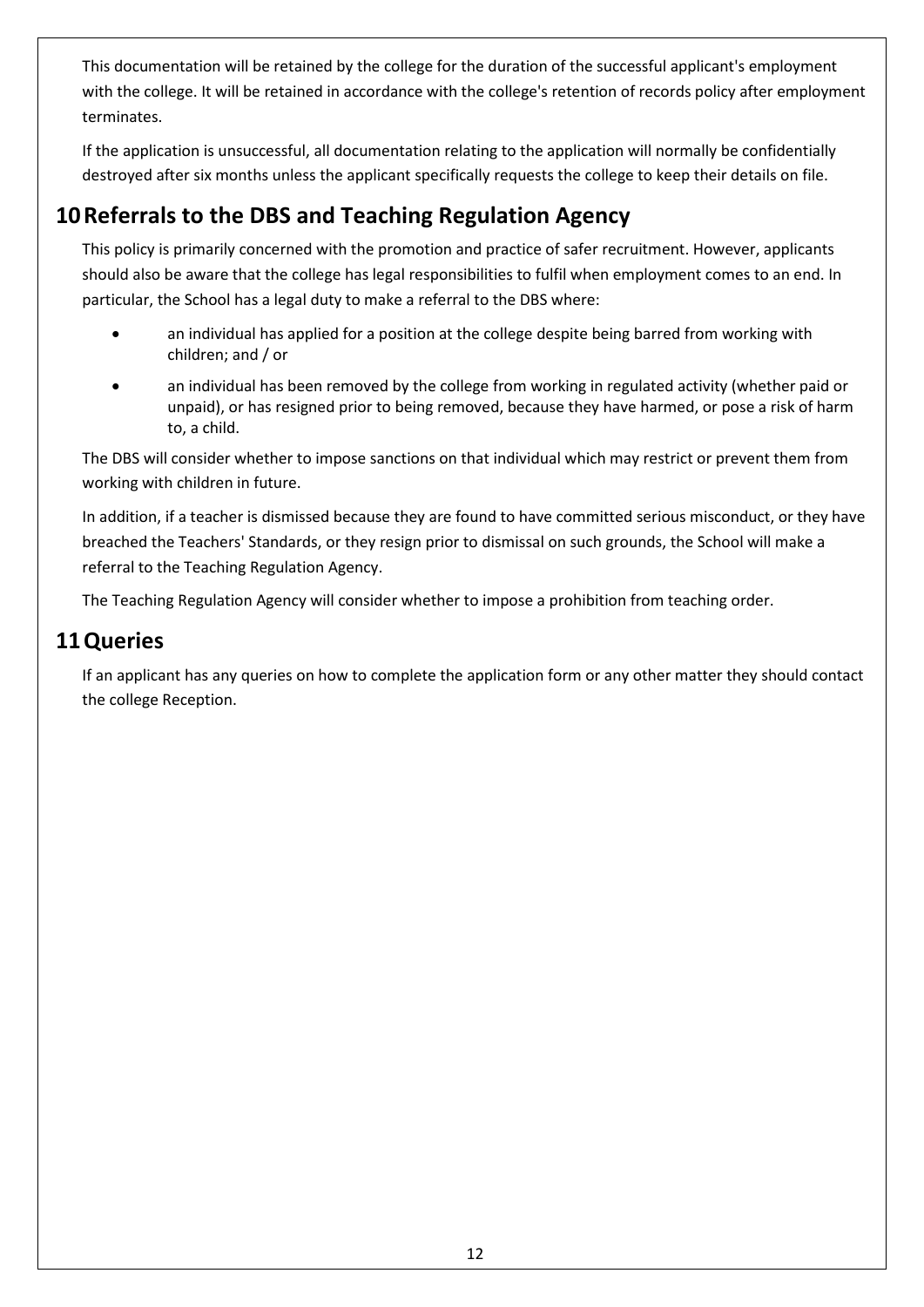# **Appendix 1: List of valid identity documents**

| <b>Group 1: Primary identity documents</b>                          |                                                                    |  |  |  |
|---------------------------------------------------------------------|--------------------------------------------------------------------|--|--|--|
| <b>Document</b>                                                     | <b>Notes</b>                                                       |  |  |  |
| <b>Passport</b>                                                     | Any current and valid passport                                     |  |  |  |
| <b>Biometric residence permit</b>                                   | UK.                                                                |  |  |  |
| <b>Current driving licence photocard -</b><br>(full or provisional) | UK, Isle of Man and Channel Islands                                |  |  |  |
| <b>Birth certificate - issued within 12</b>                         | UK, Isle of Man and Channel Islands - including those issued by UK |  |  |  |
| months of birth                                                     | authorities overseas, eg embassies, High Commissions and HM        |  |  |  |
|                                                                     | <b>Forces</b>                                                      |  |  |  |
| <b>Adoption certificate</b>                                         | UK and Channel Islands                                             |  |  |  |

### **Group 2a: Trusted government documents**

| <b>Document</b>                                                                                     | <b>Notes</b>                                                                                                                                                                                                                                            |
|-----------------------------------------------------------------------------------------------------|---------------------------------------------------------------------------------------------------------------------------------------------------------------------------------------------------------------------------------------------------------|
| <b>Current driving licence photocard -</b><br>(full or provisional)*                                | All countries outside the UK (excluding Isle of Man and Channel<br>Islands)                                                                                                                                                                             |
| <b>Current driving licence (full or</b><br>provisional) - paper version (if issued<br>before 1998)* | UK, Isle of Man and Channel Islands                                                                                                                                                                                                                     |
| Birth certificate - issued after time of<br>birth                                                   | UK, Isle of Man and Channel Islands                                                                                                                                                                                                                     |
| Marriage/civil partnership certificate                                                              | UK and Channel Islands                                                                                                                                                                                                                                  |
| Immigration document, visa or work<br>permit                                                        | Immigration document, visa or work permit (issued by a country<br>outside the UK. Valid only for roles whereby the applicant is living<br>and working outside of the UK. Visa / permit must relate to the<br>non-UK country in which the role is based) |
| <b>HM Forces ID card</b>                                                                            | UK                                                                                                                                                                                                                                                      |
| <b>Firearms licence</b>                                                                             | UK, Channel Islands and Isle of Man                                                                                                                                                                                                                     |

*\* All driving licences must be valid.*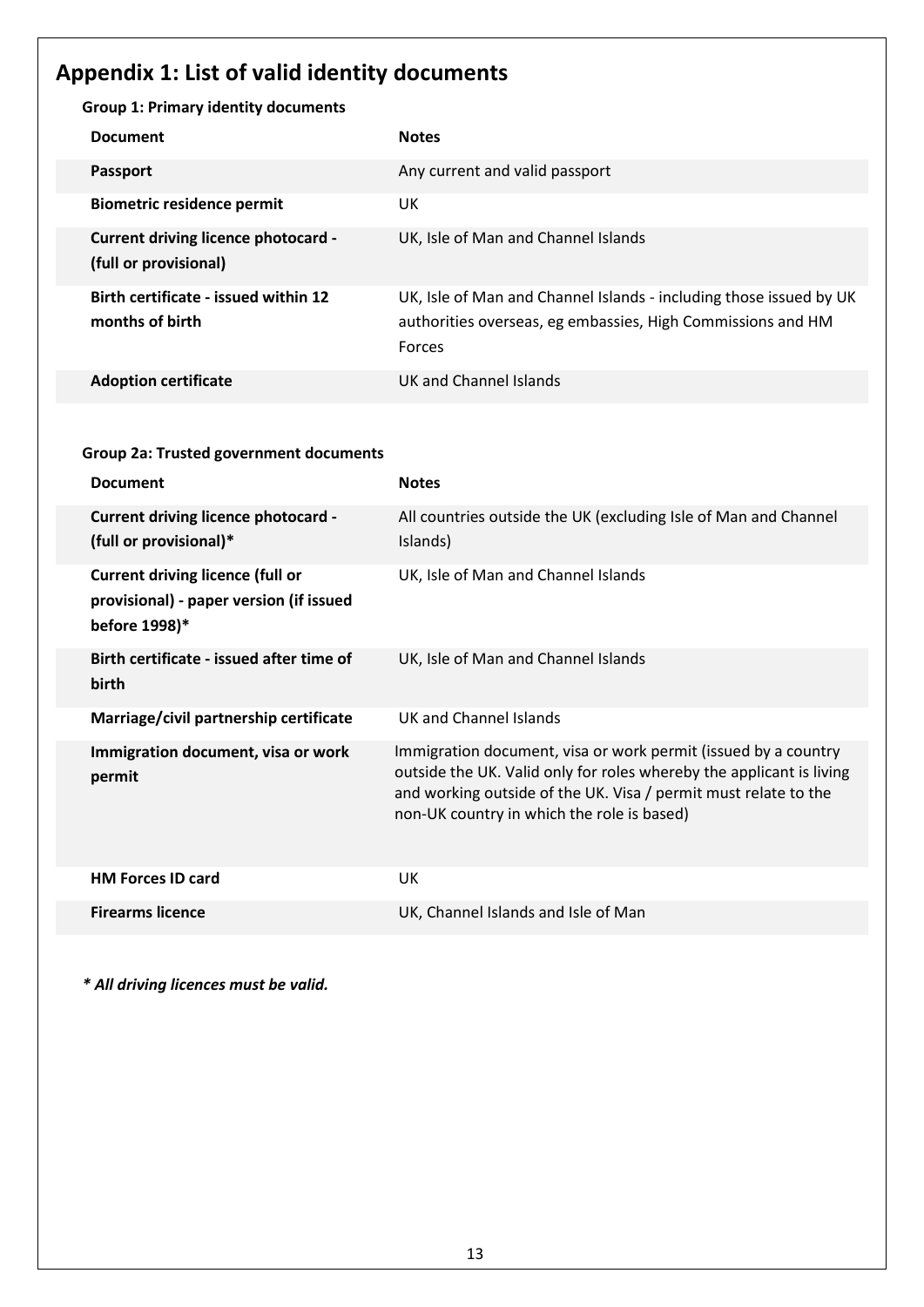| Group 2b: Financial and social history documents                                                                                                                                               |                                                                                                                                                  |                                |  |  |
|------------------------------------------------------------------------------------------------------------------------------------------------------------------------------------------------|--------------------------------------------------------------------------------------------------------------------------------------------------|--------------------------------|--|--|
| <b>Document</b>                                                                                                                                                                                | <b>Notes</b>                                                                                                                                     | <b>Issue date and validity</b> |  |  |
| <b>Mortgage statement</b>                                                                                                                                                                      | UK                                                                                                                                               | Issued in last 12 months       |  |  |
| <b>Bank or building society statement</b>                                                                                                                                                      | <b>UK and Channel Islands</b>                                                                                                                    | Issued in last 3 months        |  |  |
| <b>Bank or building society account</b><br>opening confirmation letter                                                                                                                         | UK                                                                                                                                               | Issued in last 3 months        |  |  |
| <b>Credit card statement</b>                                                                                                                                                                   | UK                                                                                                                                               | Issued in last 3 months        |  |  |
| Financial statement, eg pension or<br>endowment                                                                                                                                                | UK                                                                                                                                               | Issued in last 12 months       |  |  |
| P45 or P60 statement                                                                                                                                                                           | <b>UK and Channel Islands</b>                                                                                                                    | Issued in last 12 months       |  |  |
| <b>Council Tax statement</b>                                                                                                                                                                   | <b>UK and Channel Islands</b>                                                                                                                    | Issued in last 12 months       |  |  |
| Letter of sponsorship from future<br>employment provider                                                                                                                                       | Non-UK only - valid only for<br>applicants residing outside of the<br>UK at time of application                                                  | Must still be valid            |  |  |
| <b>Utility bill</b>                                                                                                                                                                            | UK - not mobile telephone bill                                                                                                                   | Issued in last 3 months        |  |  |
| Benefit statement, eg Child Benefit,<br><b>Pension</b>                                                                                                                                         | UK                                                                                                                                               | Issued in last 3 months        |  |  |
| Central or local government,<br>government agency, or local council<br>document giving entitlement, eg<br>from the Department for Work and<br>Pensions, the Employment Service,<br><b>HMRC</b> | <b>UK and Channel Islands</b>                                                                                                                    | Issued in last 3 months        |  |  |
| <b>EEA National ID card</b>                                                                                                                                                                    |                                                                                                                                                  | Must still be valid            |  |  |
| <b>Cards carrying the PASS</b><br>accreditation logo                                                                                                                                           | UK, Isle of Man and Channel<br>Islands                                                                                                           | Must still be valid            |  |  |
| Letter from head teacher or college<br>principal                                                                                                                                               | UK - for 16 to 19 year olds in full<br>time<br>education - only used in<br>exceptional circumstances if<br>other documents cannot be<br>provided | Must still be valid            |  |  |